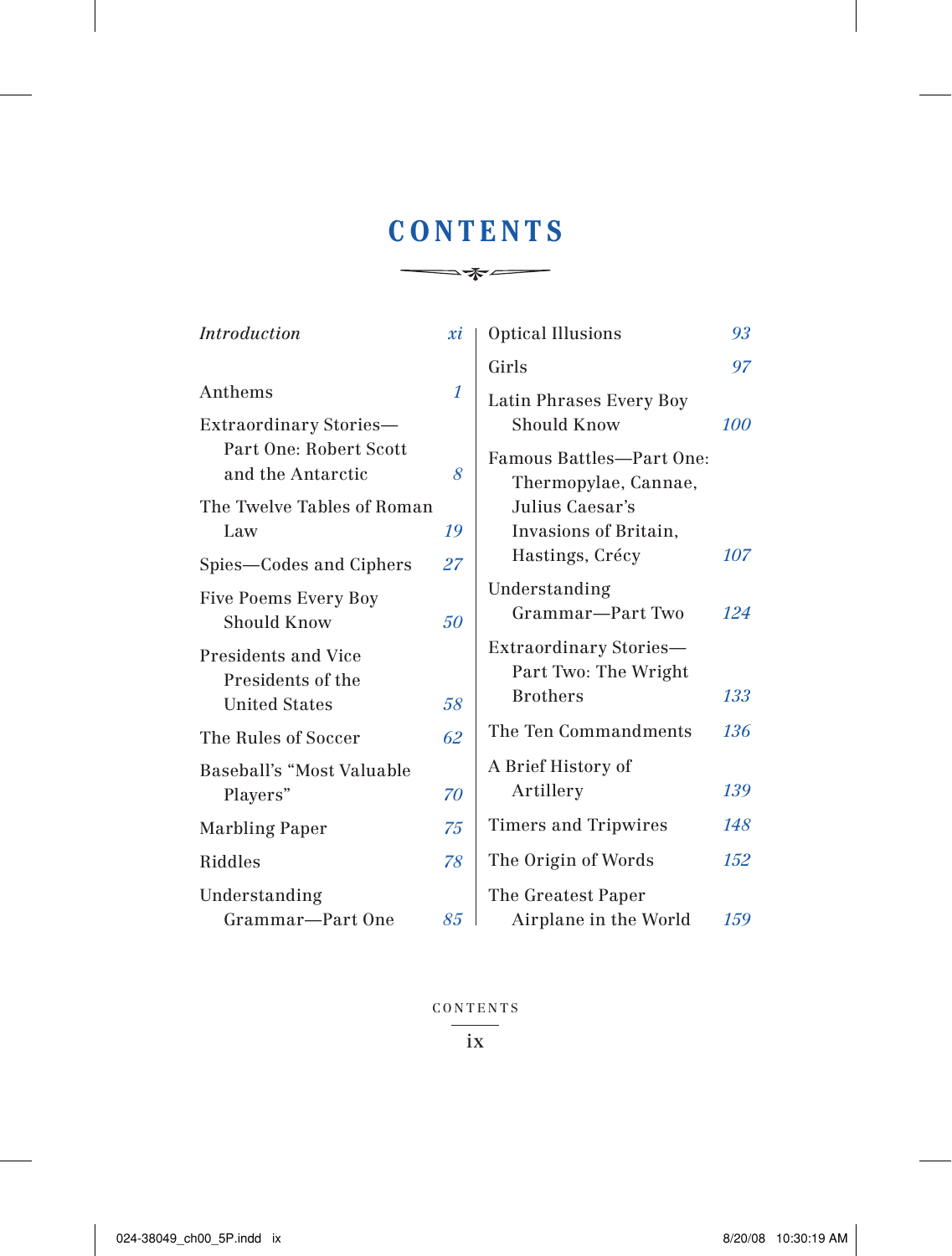| The Golden Age of Piracy                                                                                       | 164 |  |  |
|----------------------------------------------------------------------------------------------------------------|-----|--|--|
| Grinding an Italic Nib                                                                                         |     |  |  |
| Famous Battles—Part Two:<br>The Battles of Lexington<br>and Concord, The<br>Alamo, The Battle of<br>Gettysburg | 170 |  |  |
| Understanding<br>Grammar-Part Three                                                                            |     |  |  |
| Building a Workbench                                                                                           |     |  |  |
| Sampling Shakespeare                                                                                           | 199 |  |  |
| Extraordinary Stories-<br>Part Three: Neil<br>Armstrong                                                        | 206 |  |  |
| Wrapping a Package in<br>Brown Paper and                                                                       |     |  |  |
| String                                                                                                         | 210 |  |  |

| Extraordinary Stories-        |     |
|-------------------------------|-----|
| Part Four: Aron               |     |
| Ralston                       | 214 |
| The Game of Chess             | 219 |
| The Single Greatest           |     |
| Race of All Time              | 229 |
| Role-Playing Games            | 232 |
| Extraordinary Stories-        |     |
| Part Five: Martin             |     |
| Luther King Jr.               | 234 |
| <b>Books Every Boy Should</b> |     |
| Read                          | 245 |
| <i>Illustrations</i>          | 251 |
|                               |     |

## CONTENTS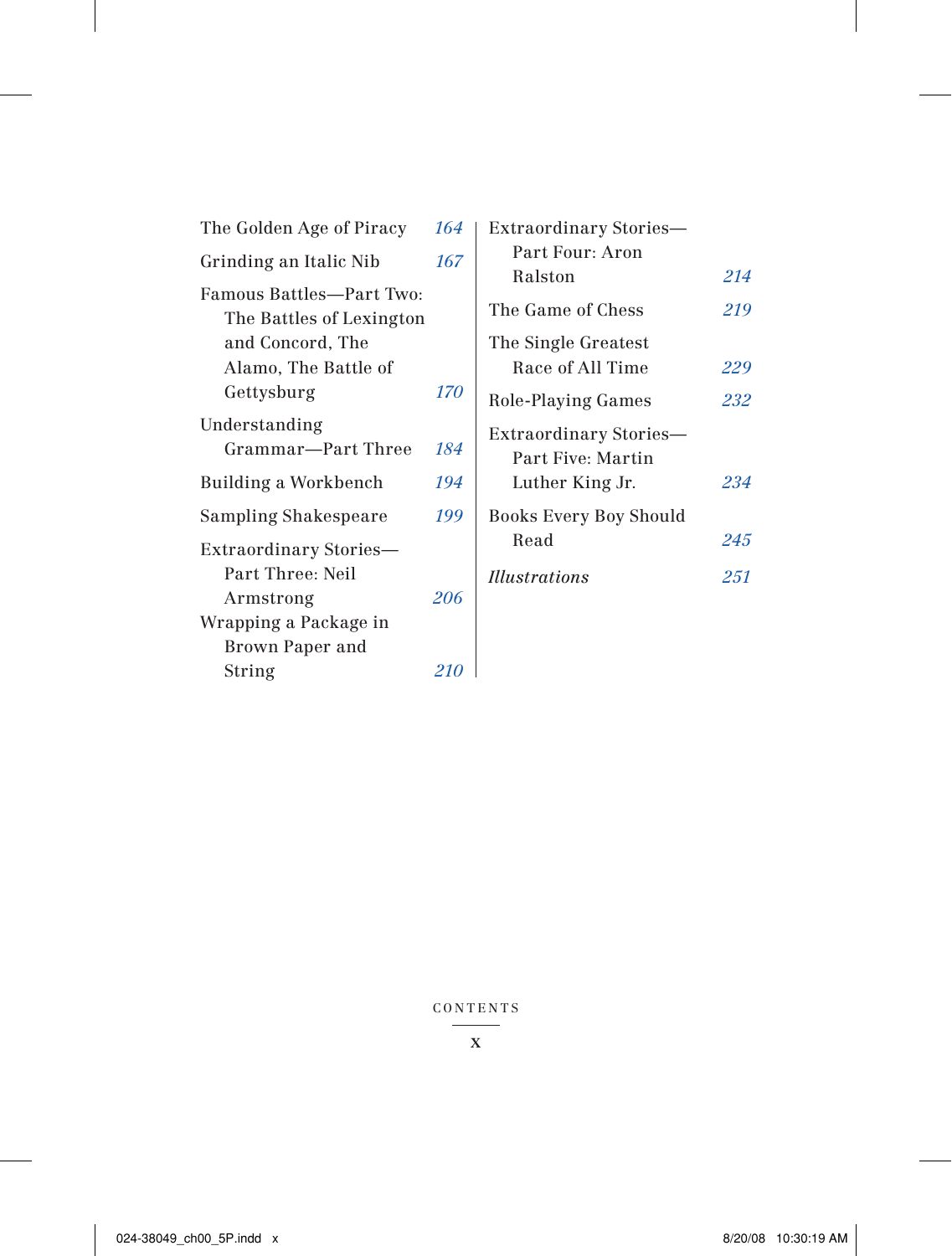## **SPIES—CODES AND CIPHERS**  $\Longrightarrow$   $\star$   $\equiv$

THE PRACTICE OF sending secret messages is known<br>as "steganography," Greek for "concealed writing." The problem with hiding a message in the lining of a coat or tattooed on the scalp is that anyone can read it. It makes a lot of sense to practice "cryptography," as well, Greek for "hidden writing." Cryptography is the art of writing or breaking codes and ciphers.

The words "code" and "cipher" are sometimes used as if they mean the same thing. They do not. A code is a substitution, such as the following sentence: "The Big Cheese lands at Happy tomorrow." We do not know who the Big Cheese is, or where Happy is. Codes were commonly used between spies in World War II, when groups of numbers could only be translated with the correct codebook. Codes are impossible to break without a key or detailed knowledge of the people involved. If you spied on a group for some months, however, noticing that the president of France landed at Heathrow airport the day after such a message, a pattern might begin to emerge.

Ciphers, on the other hand, are scrambled messages, not a secret language. In a cipher, a plain- text message is concealed by replacing the letters according to a pattern. Even Morse code is, in fact, a cipher. Ciphers are fascinating and even dangerous. More than one person has gone to his grave without giving up the secret of a particular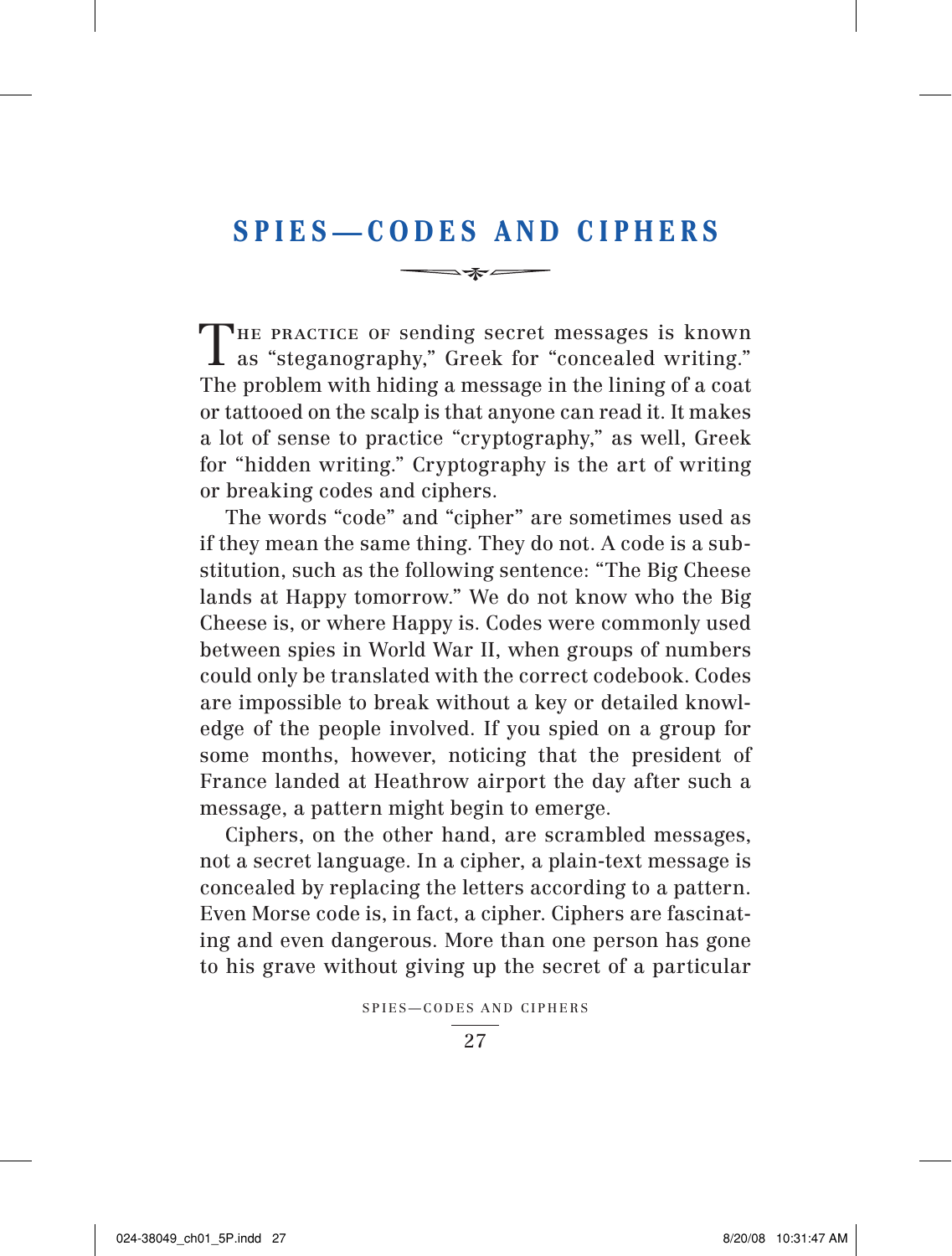cipher. Treasures have been lost, along with lives spent searching for them. In time of war, thousands of lives can depend on ciphers being kept—or *deciphered*.

Edgar Allan Poe left behind a cipher that was broken in the year 2000. The composer Edward Elgar left a message for a young lady that has not yet been fully understood. Treasure codes exist that point the way to huge sums in gold—if only the sequence of symbols can be broken.

At the time of writing, the state-of-the-art cipher is a computer sequence with 2,048 figures, each of which can be a number, letter, or symbol. The combinations are in trillions of trillions, and it is estimated that even the fastest computers in the world couldn't break it in less than thirty billion years. Oddly enough, it was created by a seventeen- year- old boy in Kent, named Peter Parkinson. He is quite pleased with it. To put it in perspective, it is illegal in America to export an encryption program with more than *forty* digits without providing a key. It takes three days to break a fifty-six-bit encryption.

Combinations to computer locks are one thing. This chapter contains some classic ciphers—starting with the one used by Julius Caesar to send messages to his generals.

1. **The Caesar Shift Cipher.** This is a simple alphabet cipher, but tricky to break without the key. Each letter is moved along by a number—say four. A becomes E, J becomes N, Z becomes D, and so on. The number is the key to the cipher here. Caesar could agree on the number with his generals in private and then send encrypted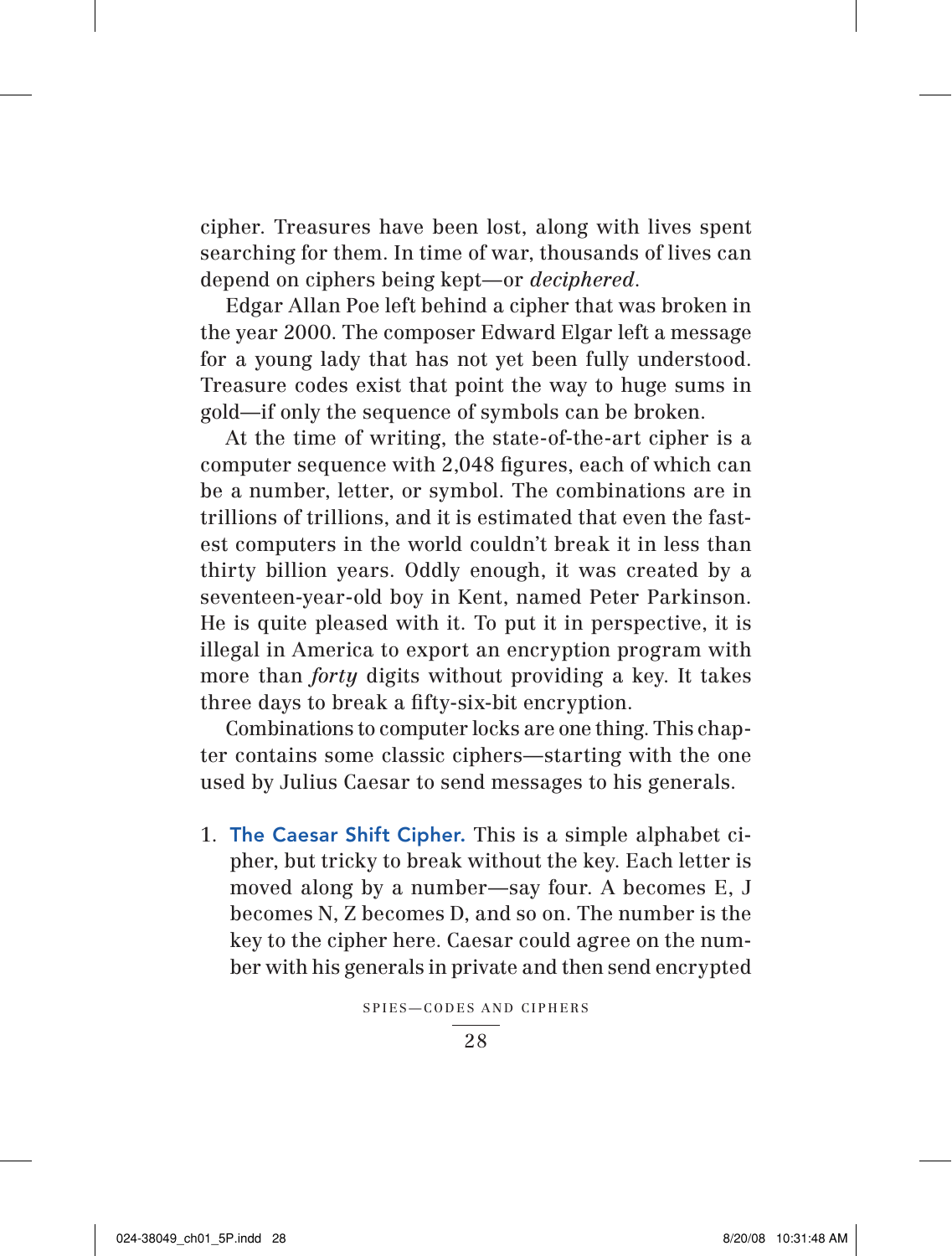messages knowing they could not be read without that crucial extra piece of information.

"The dog is sick" becomes "WKH GRJ LV VLFN," with the number three as the key.

As a first cipher it works well, but the problem is that there are only twenty-five possible number choices (twenty- six would take you back to the letter you started with). As a result, someone who really wanted to break the code could simply plod their way through all twenty-five combinations. Admittedly, they would first have to recognize the code as a Caesar cipher, but this one only gets one star for difficulty—it is more than two thousand years old, after all.

2. **Numbers.** A=1, B=2, C=3, etc., all the way to  $Z=26$ . Messages can be written using those numbers. This cipher is probably too simple to use on its own; however, if you combine it with a Caesar code number, it can suddenly become very tricky indeed.

In the basic method, "The dog is better" would be "20  $85-4157-919-252020518$ ," which looks difficult but isn't. Add a Caesar cipher of 3, however, and the message becomes "3 23 11 8–7 18 10–12 22–5 8 23 23 8 21," which should overheat the brain of younger brothers or sisters trying to break the encryption. Note that we have included the key number at the beginning. It could be agreed beforehand in private to make this even harder to break. (With the Caesar combination, a difficulty of two stars.)

SPIES—CODES AND CIPHERS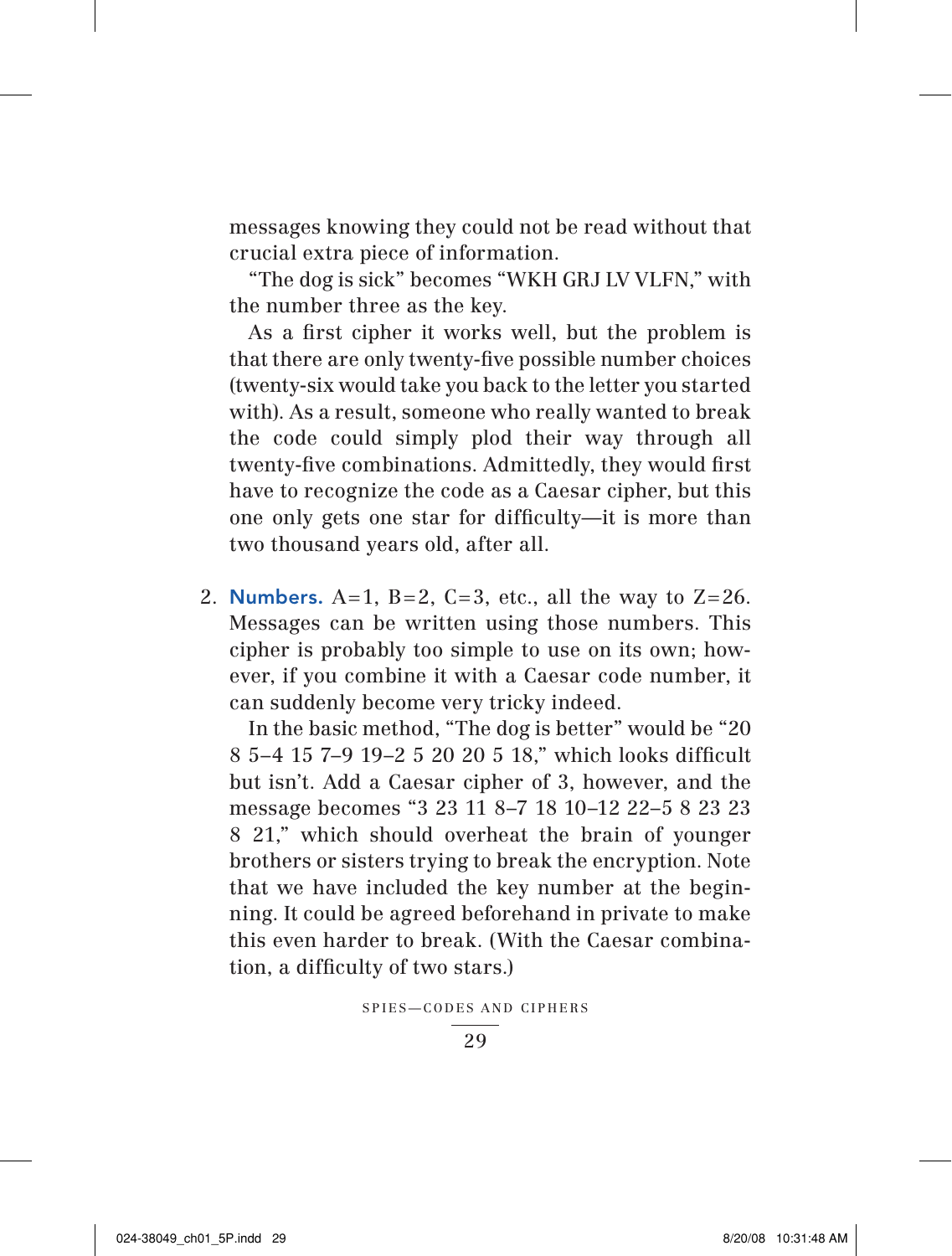3. **Alphabet Ciphers.** There are any number of these. Most of them depend on the way the alphabet is written out—agreed on beforehand between the spies.

|  |  |  | A B C D E F G H I J K L M |  |  |  |
|--|--|--|---------------------------|--|--|--|
|  |  |  | N O P Q R S T U V W X Y Z |  |  |  |

With this sequence, "How are you?" would become "UBJ NER LBH?"

A B C D E F G H I J K L M N O P Q R S T U V W X Y Z Z Y X W V U T S R Q P O N M L K J I H G F E D C B A In this one, "How are you?" would become "SLD ZIV BLF?" It's worth remembering that even simple ciphers are not obvious at first glance. Basic alphabet ciphers may be enough to protect a diary, and they have the benefit of being easy to use and remember.

4. Most famous of the alphabet variations is a **code stick**—another one used by the Romans. Begin with a strip of paper and wind it around a stick. It is important that the sender and the receiver both have the same type of stick. Two bits from the same broom handle would be perfect, but most people end up trying this on a pencil (see picture).



SPIES—CODES AND CIPHERS